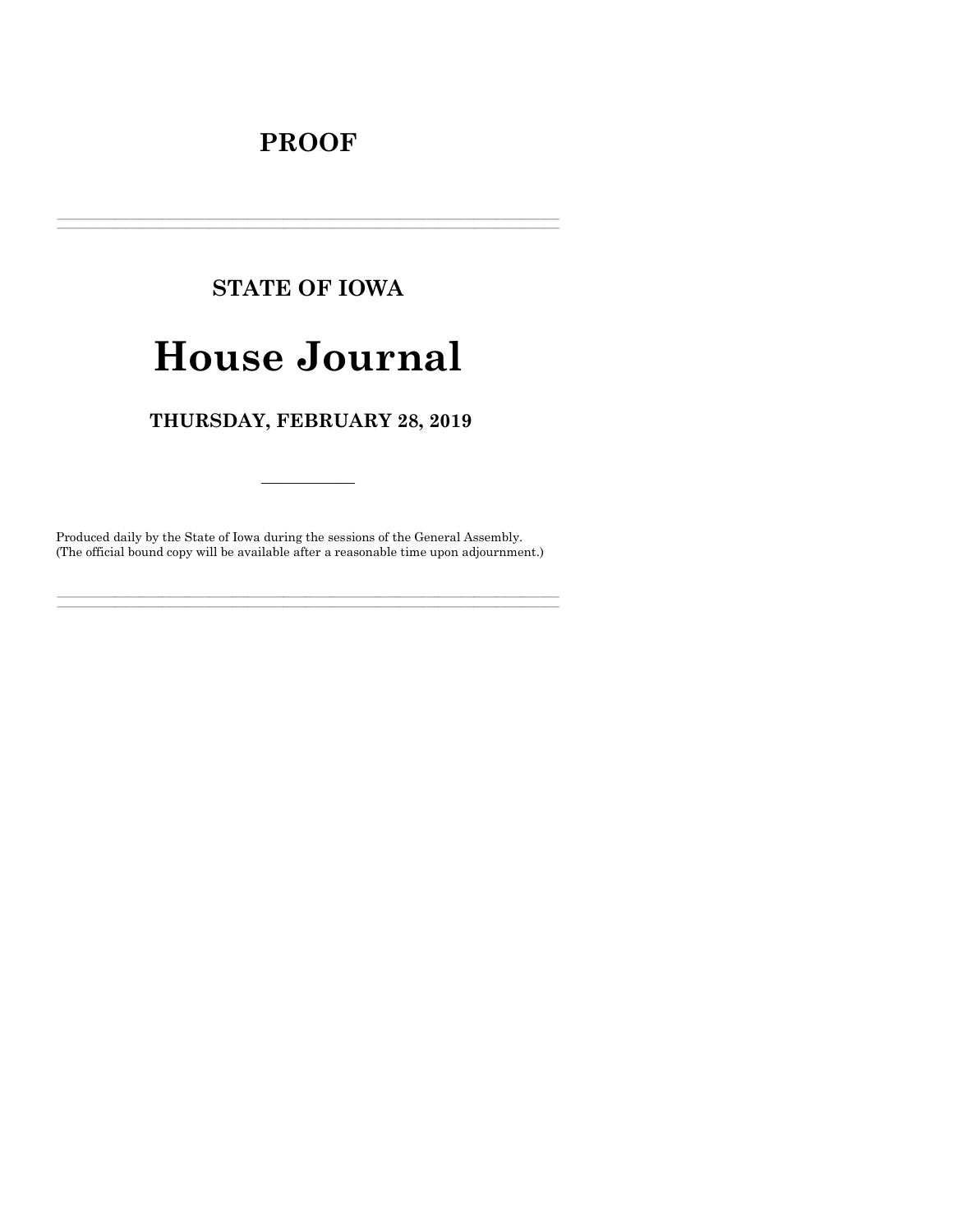## **JOURNAL OF THE HOUSE**

Forty-sixth Calendar Day - Thirtieth Session Day

Hall of the House of Representatives Des Moines, Iowa, Thursday, February 28, 2019

The House met pursuant to adjournment at 8:31 a.m., Speaker Upmeyer in the chair.

Prayer was offered by Pastor Jonathan B. Whitfield, Baptist Church of Des Moines. He was the guest of Abdul-Samad of Polk.

#### PLEDGE OF ALLEGIANCE

The Pledge of Allegiance was led by Tyler Juffernbruch, Chief Clerk's Page from Indianola.

The Journal of Wednesday, February 27, 2019, was approved.

#### INTRODUCTION OF BILLS

**[House File 553,](https://www.legis.iowa.gov/legislation/BillBook?ga=88&ba=HF553)** by committee on Public Safety, a bill for an act relating to the assessment of an agricultural theft surcharge on criminal offenses involving the theft of crops, livestock, or honeybees, and making an appropriation.

Read first time and referred to committee on **Appropriations.**

**[House File 554,](https://www.legis.iowa.gov/legislation/BillBook?ga=88&ba=HF554)** by Hite, a bill for an act relating to inspections of sewage disposal systems prior to certain transfers of real estate.

Read first time and referred to committee on **Commerce.**

**[House File 555,](https://www.legis.iowa.gov/legislation/BillBook?ga=88&ba=HF555)** by Heddens, Staed, Forbes, Hunter, Gaskill, Kressig, Jacoby, and Winckler, a bill for an act relating to Medicaid managed care including the provision of certain services and payment for services.

Read first time and referred to committee on **Human Resources.**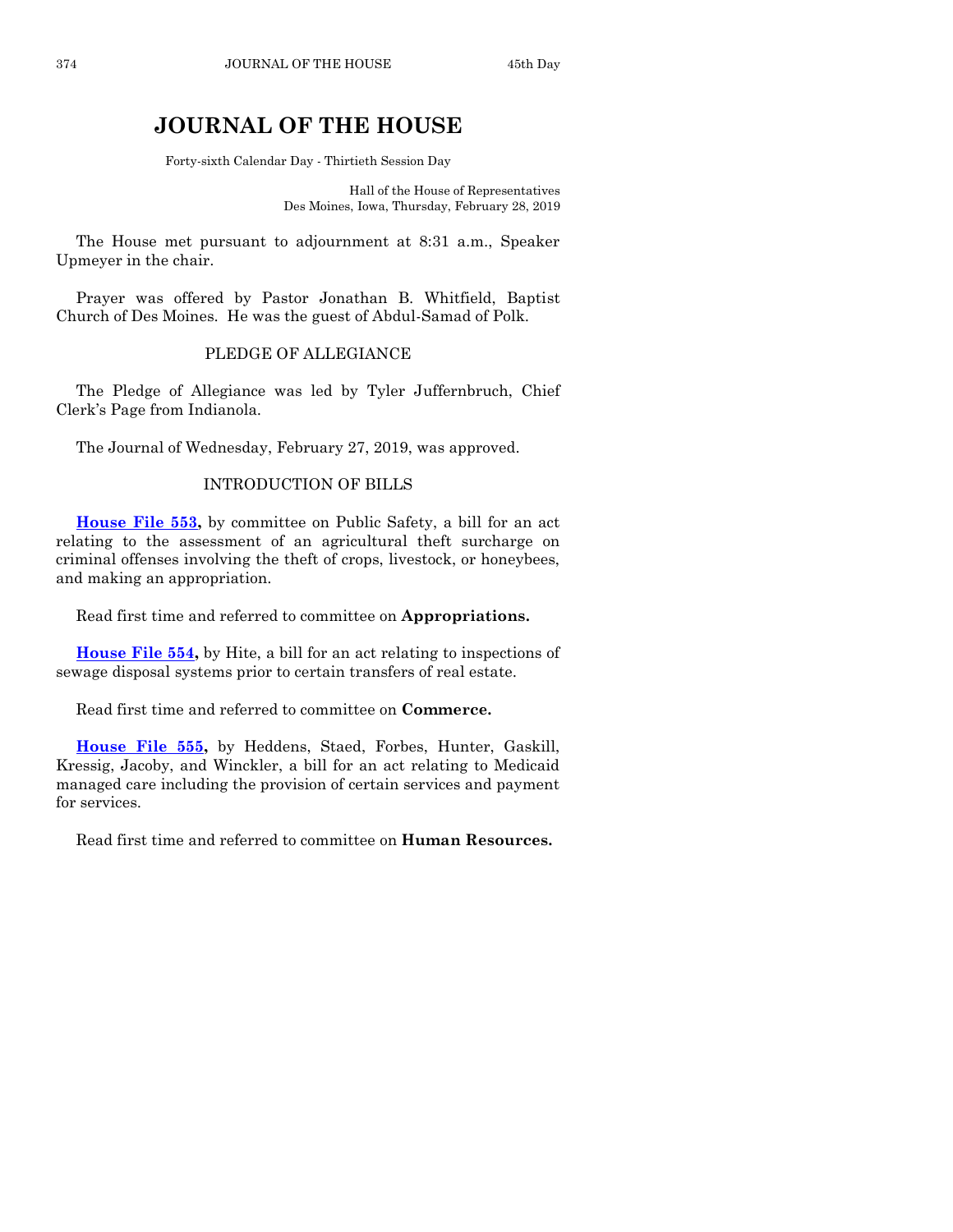**[House File 556,](https://www.legis.iowa.gov/legislation/BillBook?ga=88&ba=HF556)** by Kressig, Brown-Powers, R. Smith, and Wessel-Kroeschell, a bill for an act relating to third-party payment of coverage benefits for mental health services delivered at a school.

Read first time and referred to committee on **Human Resources.**

**[House File 557,](https://www.legis.iowa.gov/legislation/BillBook?ga=88&ba=HF557)** by Mascher, a bill for an act relating to the operation of animal shelters, by prohibiting the transfer of certain animals, and making penalties applicable.

Read first time and referred to committee on **Judiciary.**

**[House File 558,](https://www.legis.iowa.gov/legislation/BillBook?ga=88&ba=HF558)** by Best, a bill for an act relating to imposition of optional taxes for emergency medical services by counties.

Read first time and referred to committee on **Local Government.**

**[House File 559,](https://www.legis.iowa.gov/legislation/BillBook?ga=88&ba=HF559)** by Kressig, Forbes, Breckenridge, Olson, B. Meyer, R. Smith, and Brown-Powers, a bill for an act relating to the compassionate use of medical cannabis Act, reclassifying marijuana, including tetrahydrocannabinols, from a schedule I controlled substance to a schedule II controlled substance, providing for civil and criminal penalties and fees, and including effective date provisions.

Read first time and referred to committee on **Public Safety.**

**[House File 560,](https://www.legis.iowa.gov/legislation/BillBook?ga=88&ba=HF560)** by committee on Education, a bill for an act relating to requirements for eligibility under the all Iowa opportunity scholarship program.

Read first time and placed on the **calendar.**

**[House File 561,](https://www.legis.iowa.gov/legislation/BillBook?ga=88&ba=HF561)** by Zumbach, a bill for an act providing for the compensation of losses due to the installation of a pipeline on agricultural land.

Read first time and referred to committee on **Commerce.**

**[House File 562,](https://www.legis.iowa.gov/legislation/BillBook?ga=88&ba=HF562)** by Mascher, a bill for an act relating to the skilled workforce shortage tuition grant program.

Read first time and referred to committee on **Economic Growth.**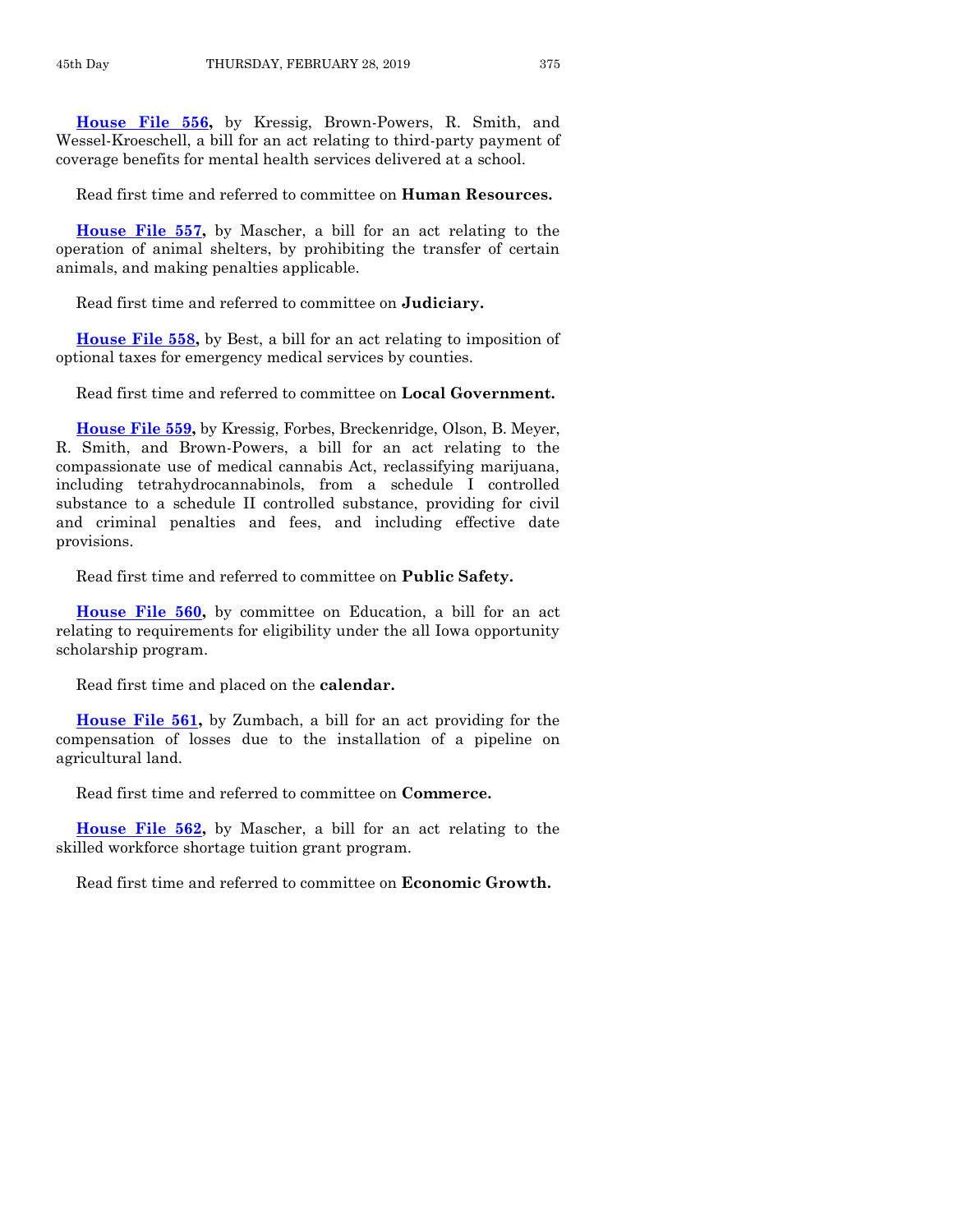**[House File 563,](https://www.legis.iowa.gov/legislation/BillBook?ga=88&ba=HF563)** by Steckman, Donahue, Lensing, Konfrst, Staed, Anderson, Gaskill, Abdul-Samad, Bennett, Bearinger, Maxwell, R. Smith, Brown-Powers, and Shipley, a bill for an act requiring the boards of directors of school districts to appoint student liaisons to the boards.

Read first time and referred to committee on **Education.**

**[House File 564,](https://www.legis.iowa.gov/legislation/BillBook?ga=88&ba=HF564)** by Shipley, a bill for an act eliminating mandatory minimum sentences for drug offenses.

Read first time and referred to committee on **Judiciary.**

**[House File 565,](https://www.legis.iowa.gov/legislation/BillBook?ga=88&ba=HF565)** by Steckman, Breckenridge, Ourth, Gaskill, Staed, Kurth, Donahue, Cohoon, Forbes, Gaines, McConkey, Kurtz, Bennett, Wolfe, Maxwell, Bearinger, Brown-Powers, R. Smith, and Shipley, a bill for an act establishing a first responders loan repayment program and fund and making an appropriation.

Read first time and referred to committee on **Public Safety.**

**[House File 566,](https://www.legis.iowa.gov/legislation/BillBook?ga=88&ba=HF566)** by committee on Public Safety, a bill for an act relating to criminal trespass while hunting, fishing, or trapping, and providing penalties.

Read first time and placed on the **calendar.**

**[House File 567,](https://www.legis.iowa.gov/legislation/BillBook?ga=88&ba=HF567)** by committee on Public Safety, a bill for an act relating to unintentionally causing the death of a person by operating a motor vehicle at an excessive speed, providing penalties, and making penalties applicable.

Read first time and placed on the **calendar.**

**[House File 568,](https://www.legis.iowa.gov/legislation/BillBook?ga=88&ba=HF568)** by committee on State Government, a bill for an act modifying provisions relating to the licensure of professional landscape architects.

Read first time and placed on the **calendar.**

**[House File 569,](https://www.legis.iowa.gov/legislation/BillBook?ga=88&ba=HF569)** by committee on Judiciary, a bill for an act relating to personal degradation of a dependent adult as a form of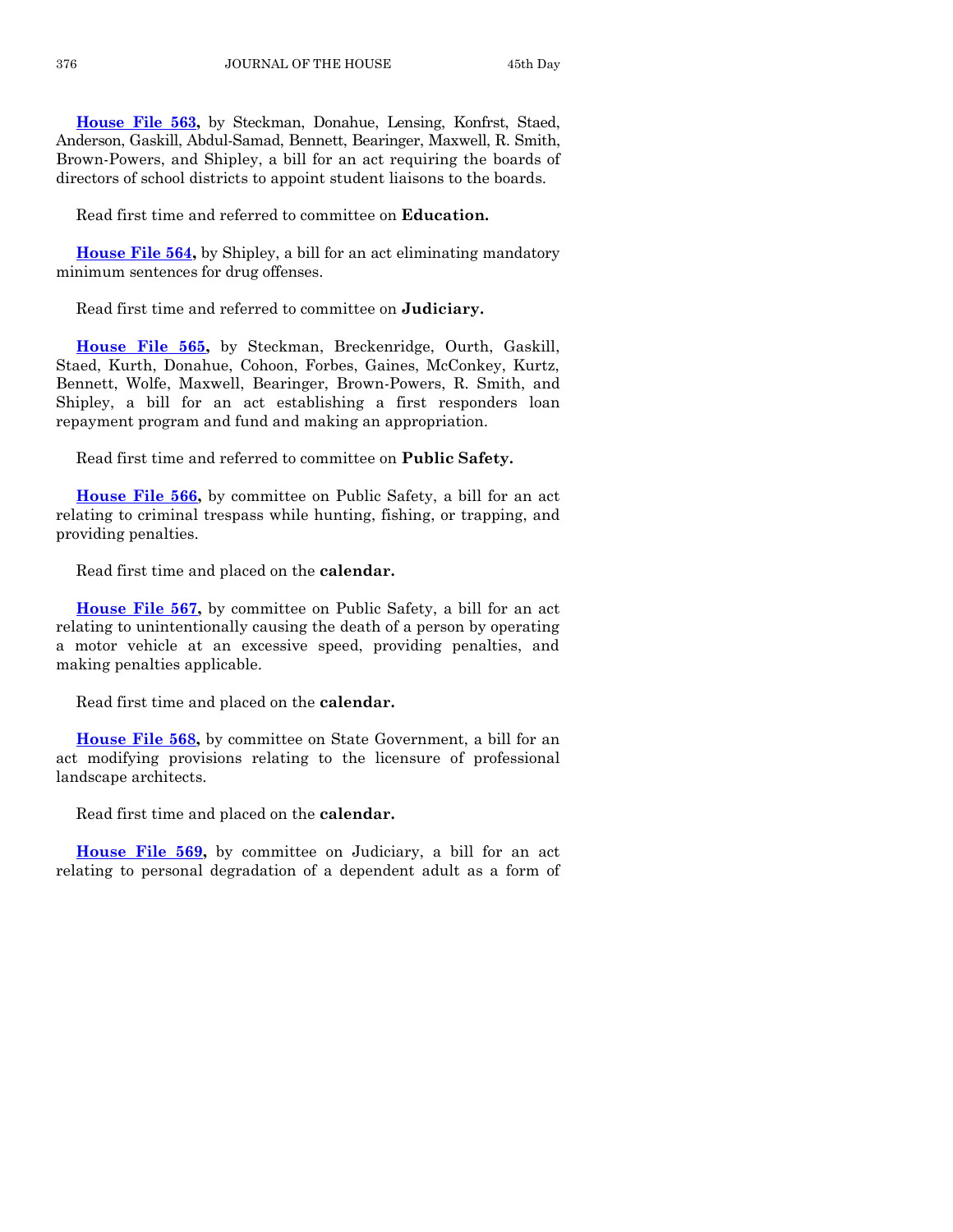dependent adult abuse by a caretaker regulated by the department of human services, and making penalties applicable.

Read first time and placed on the **calendar.**

**[House File 570,](https://www.legis.iowa.gov/legislation/BillBook?ga=88&ba=HF570)** by committee on Human Resources, a bill for an act relating to the brain injury home and community-based services waiver monthly budget maximum.

Read first time and placed on the **calendar.**

#### COMMUNICATIONS RECEIVED

The following communications were received in the office of the Chief Clerk and placed on file in the Legislative Services Agency: To view reports in full, click [here.](https://www.legis.iowa.gov/publications/otherResources/reportsFiled)

> DEPARTMENT OF COMMERCE Banking Division

Bank Required Collateral Report, pursuant to Iowa Code section 12C.20.

#### DEPARTMENT OF EDUCATION

Kindergarten Literacy Assessment Report, pursuant to Iowa Code section 279.60.

#### DEPARTMENT OF REVENUE

Debt Collection Report, pursuant to Iowa Code section 421.17.

Recurrent Taxpayer Noncompliance Report, pursuant to Iowa Code section 421.60.

#### ECONOMIC DEVELOPMENT AUTHORITY

Electric Vehicle Infrastructure Support Report, pursuant to Chapter 1135.19, 2018 Iowa Acts.

#### HOUSE STUDY BILL COMMITTEE ASSIGNMENTS

#### **[H.S.B. 222](https://www.legis.iowa.gov/legislation/BillBook?ga=88&ba=HSB222) Public Safety**

Relating to access to the statewide interoperable communications system, and providing an effective date.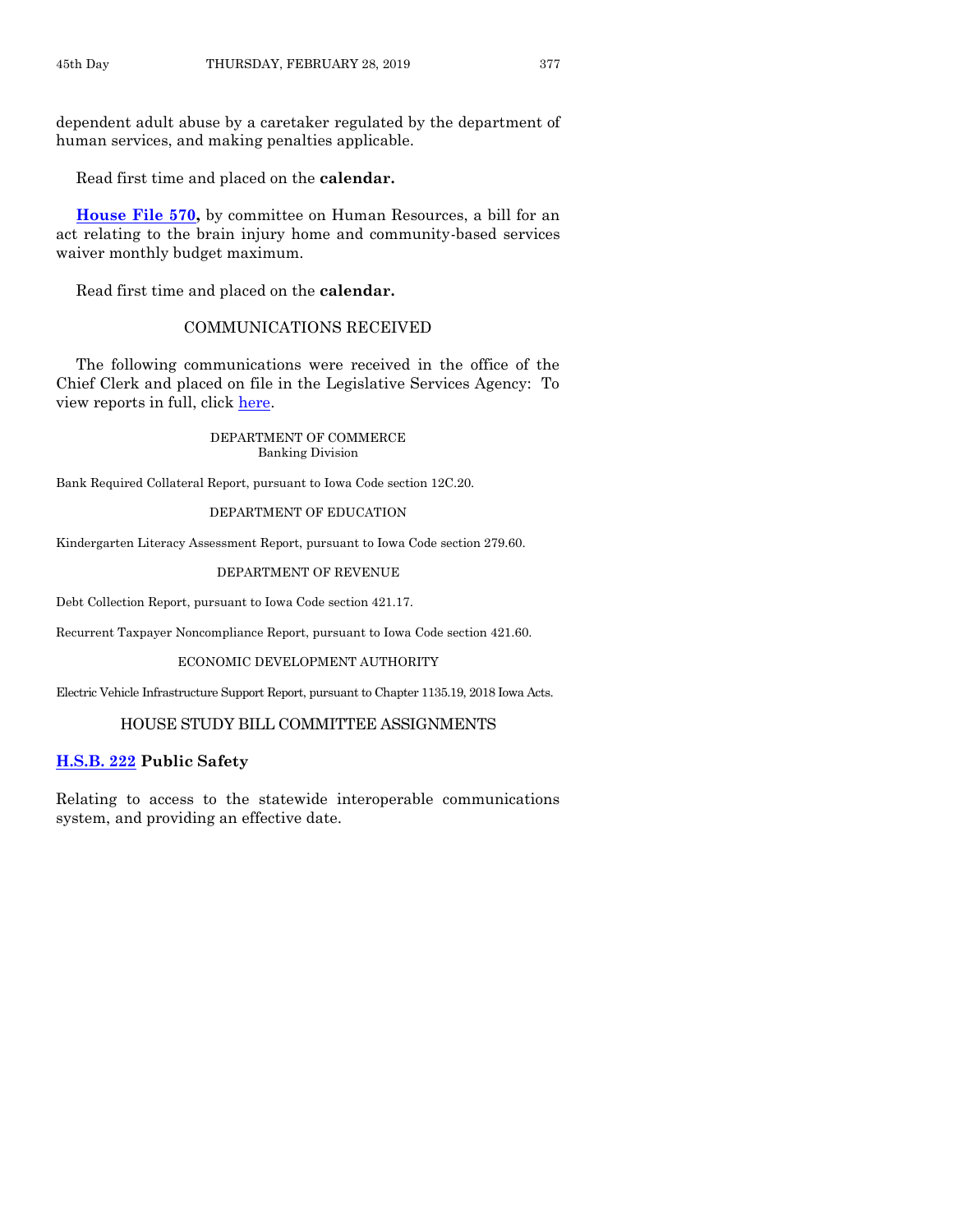#### **[H.S.B. 223](https://www.legis.iowa.gov/legislation/BillBook?ga=88&ba=HSB223) Judiciary**

Restricting public agency disclosure of and access to certain personal information related to tax-exempt organizations, and providing penalties.

#### **[H.S.B. 224](https://www.legis.iowa.gov/legislation/BillBook?ga=88&ba=HSB224) Judiciary**

Relating to service of process relating to juvenile delinquency proceedings and termination of the parent-child relationship proceedings.

#### **[H.S.B. 225](https://www.legis.iowa.gov/legislation/BillBook?ga=88&ba=HSB225) Commerce**

Modifying provisions applicable to certain service contract providers regulated by the commissioner of insurance, providing fees, making penalties applicable, making an appropriation, and including effective date provisions.

#### **[H.S.B. 226](https://www.legis.iowa.gov/legislation/BillBook?ga=88&ba=HSB226) State Government**

Requiring that the general assembly provide for the publication of certain material and associated electronic records pertaining to official legal publications.

#### **[H.S.B. 227](https://www.legis.iowa.gov/legislation/BillBook?ga=88&ba=HSB227) State Government**

Providing for the regulation of certain commercial establishments engaged in the care of nonagricultural animals, providing for fees, making appropriations and providing for penalties.

#### **[H.S.B. 228](https://www.legis.iowa.gov/legislation/BillBook?ga=88&ba=HSB228) Public Safety**

Establishing a length of service award program for volunteer fire fighters, concerning income tax deductions for volunteer fire fighters, making an appropriation, and including effective date provisions.

#### **[H.S.B. 229](https://www.legis.iowa.gov/legislation/BillBook?ga=88&ba=HSB229) Veterans Affairs**

Relating to the removal of county veterans service officers.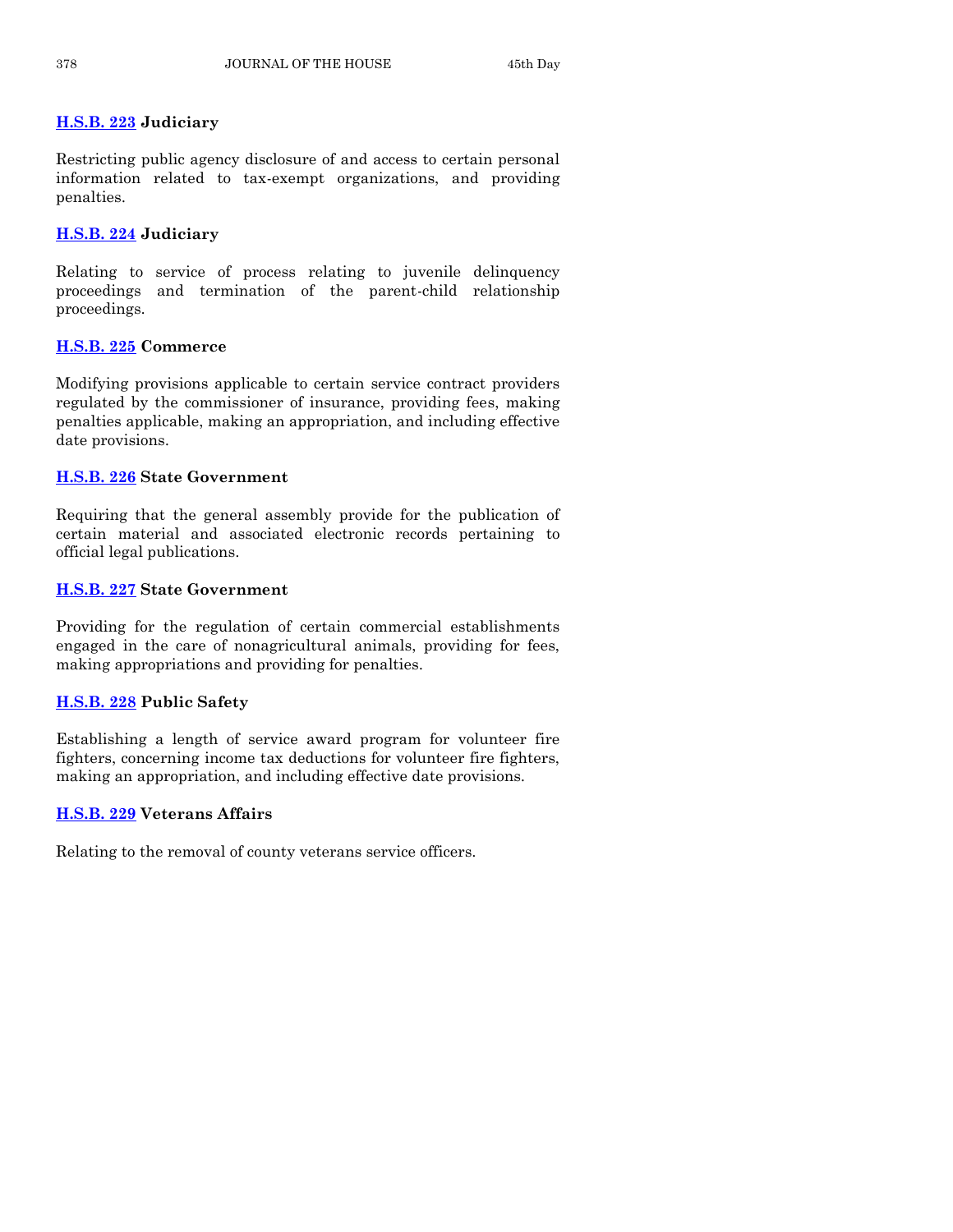#### **[H.S.B. 230](https://www.legis.iowa.gov/legislation/BillBook?ga=88&ba=HSB230) Transportation**

Relating to automobile insurance required for transportation network company drivers.

#### **[H.S.B. 231](https://www.legis.iowa.gov/legislation/BillBook?ga=88&ba=HSB231) State Government**

Relating to the practice of barbering and cosmetology arts and sciences and providing transition provisions.

#### **[H.S.B. 232](https://www.legis.iowa.gov/legislation/BillBook?ga=88&ba=HSB232) Environmental Protection**

Relating to beverage container reimbursement fees paid by distributors to beverage dealers and persons operating beverage container redemption centers.

#### SUBCOMMITTEE ASSIGNMENTS

#### **[House File 351](https://www.legis.iowa.gov/legislation/BillBook?ga=88&ba=HF351)**

Judiciary: Mitchell, Chair; Hite and Olson.

#### **[House File 354](https://www.legis.iowa.gov/legislation/BillBook?ga=88&ba=HF354)**

State Government: Sorensen, Chair; Derry and Deyoe.

#### **[House File 552](https://www.legis.iowa.gov/legislation/BillBook?ga=88&ba=HF552)**

State Government: Deyoe, Chair; Anderson and Thompson.

#### **[House File 544](https://www.legis.iowa.gov/legislation/BillBook?ga=88&ba=HF544)**

Judiciary: Hite, Chair; Lohse and Wolfe.

#### **[House File 554](https://www.legis.iowa.gov/legislation/BillBook?ga=88&ba=HF554)**

Commerce: Wills, Chair; Fisher and Kressig.

#### **[House File 561](https://www.legis.iowa.gov/legislation/BillBook?ga=88&ba=HF561)**

Commerce: Landon, Chair; Deyoe and Jacoby.

#### **[Senate File 203](https://www.legis.iowa.gov/legislation/BillBook?ga=88&ba=SF203)**

Natural Resources: Fisher, Chair; Hall and Thorup.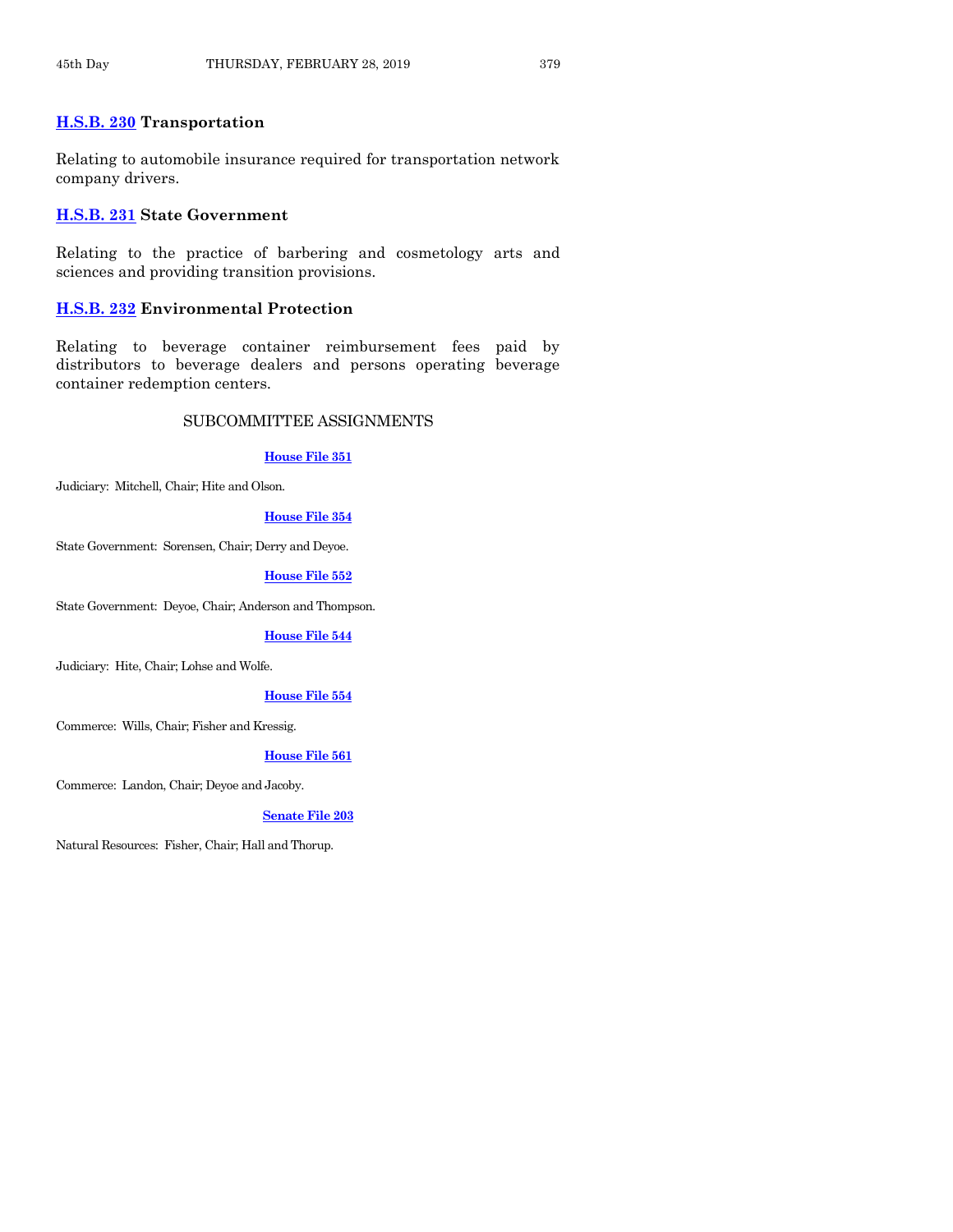#### HOUSE STUDY BILL SUBCOMMITTEE ASSIGNMENTS

#### **[House Study Bill 222](https://www.legis.iowa.gov/legislation/BillBook?ga=88&ba=HSB222)**

Public Safety: Worthan, Chair; Kacena and Thorup.

**[House Study Bill 223](https://www.legis.iowa.gov/legislation/BillBook?ga=88&ba=HSB223)**

Judiciary: Hinson, Chair; Derry and Mitchell.

**[House Study Bill 224](https://www.legis.iowa.gov/legislation/BillBook?ga=88&ba=HSB224)**

Judiciary: Mitchell, Chair; Sunde and Windschitl.

#### **[House Study Bill 225](https://www.legis.iowa.gov/legislation/BillBook?ga=88&ba=HSB225)**

Commerce: Jacobsen, Chair; McConkey and Mitchell.

#### **[House Study Bill 226](https://www.legis.iowa.gov/legislation/BillBook?ga=88&ba=HSB226)**

State Government: McKean, Chair; Jacobsen and Lensing.

#### **[House Study Bill 227](https://www.legis.iowa.gov/legislation/BillBook?ga=88&ba=HSB227)**

State Government: Kaufmann, Chair; Hinson and Mascher.

#### **[House Study Bill 228](https://www.legis.iowa.gov/legislation/BillBook?ga=88&ba=HSB228)**

Public Safety: Mohr, Chair; Kacena and Thorup.

#### **[House Study Bill 229](https://www.legis.iowa.gov/legislation/BillBook?ga=88&ba=HSB229)**

Veterans Affairs: Thompson, Chair; Kurth and Sorenson.

#### **[House Study Bill 230](https://www.legis.iowa.gov/legislation/BillBook?ga=88&ba=HSB230)**

Transportation: Maxwell, Chair; Sieck and R. Smith.

**[House Study Bill 231](https://www.legis.iowa.gov/legislation/BillBook?ga=88&ba=HSB231)**

State Government: Bossman, Chair; Bacon, Mascher, Nielsen and Thompson.

#### **[House Study Bill 232](https://www.legis.iowa.gov/legislation/BillBook?ga=88&ba=HSB232)**

Environmental Protection: Fisher, Chair; Bacon and Steckman.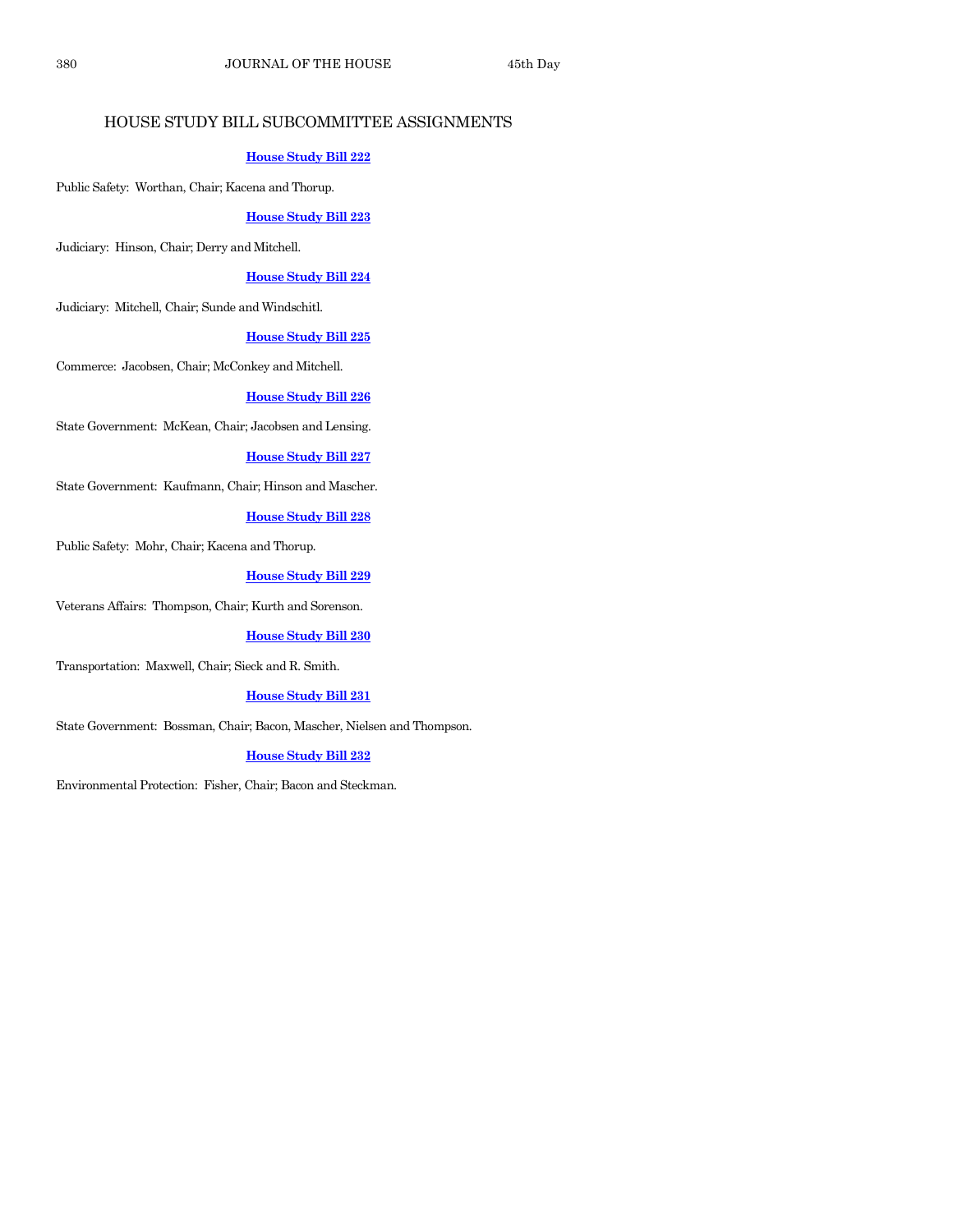#### COMMITTEE RECOMMENDATIONS

MADAM SPEAKER: The Chief Clerk of the House respectfully reports that the following committee recommendations have been received and are on file in the office of the Chief Clerk:

#### CARMINE BOAL Chief Clerk of the House

#### COMMITTEE ON COMMERCE

**[House File 489,](https://www.legis.iowa.gov/legislation/BillBook?ga=88&ba=HF489)** a bill for an act relating to pharmacy benefit managers and health carriers and management of prescription drug benefits, and including applicability provisions.

Fiscal Note: **No**

Recommendation: **Do Pass** February 27, 2019.

**Committee Bill** (Formerl[y House Study](https://www.legis.iowa.gov/legislation/BillBook?ga=88&ba=HSB181) Bill 181), relating to the definition of personal injuries arising out of and in the course of the employment for the purposes of compensable acts for workers' compensation.

Fiscal Note: **No**

Recommendation: **Amend and Do Pass** February 27, 2019.

**Committee Bill** (Formerly [House Study Bill 182\)](https://www.legis.iowa.gov/legislation/BillBook?ga=88&ba=HSB182), relating to insurance notices and documents delivered by electronic means to a consumer that purchases portable electronics insurance in a retail transaction.

Fiscal Note: **No**

Recommendation: **Amend and Do Pass** February 27, 2019.

**Committee Bill** (Formerly [House Study Bill 187\),](https://www.legis.iowa.gov/legislation/BillBook?ga=88&ba=HSB187) relating to requirements for domestic surplus lines insurers.

Fiscal Note: **No**

Recommendation: **Do Pass** February 27, 2019.

#### COMMITTEE ON EDUCATION

**Committee Bill** (Formerly [House File 184\)](https://www.legis.iowa.gov/legislation/BillBook?ga=88&ba=HF184), relating to statewide preschool program by modifying provisions relating to eligibility, funding, and compulsory attendance and including applicability provisions.

Fiscal Note: **No**

Recommendation: **Amend and Do Pass** February 27, 2019.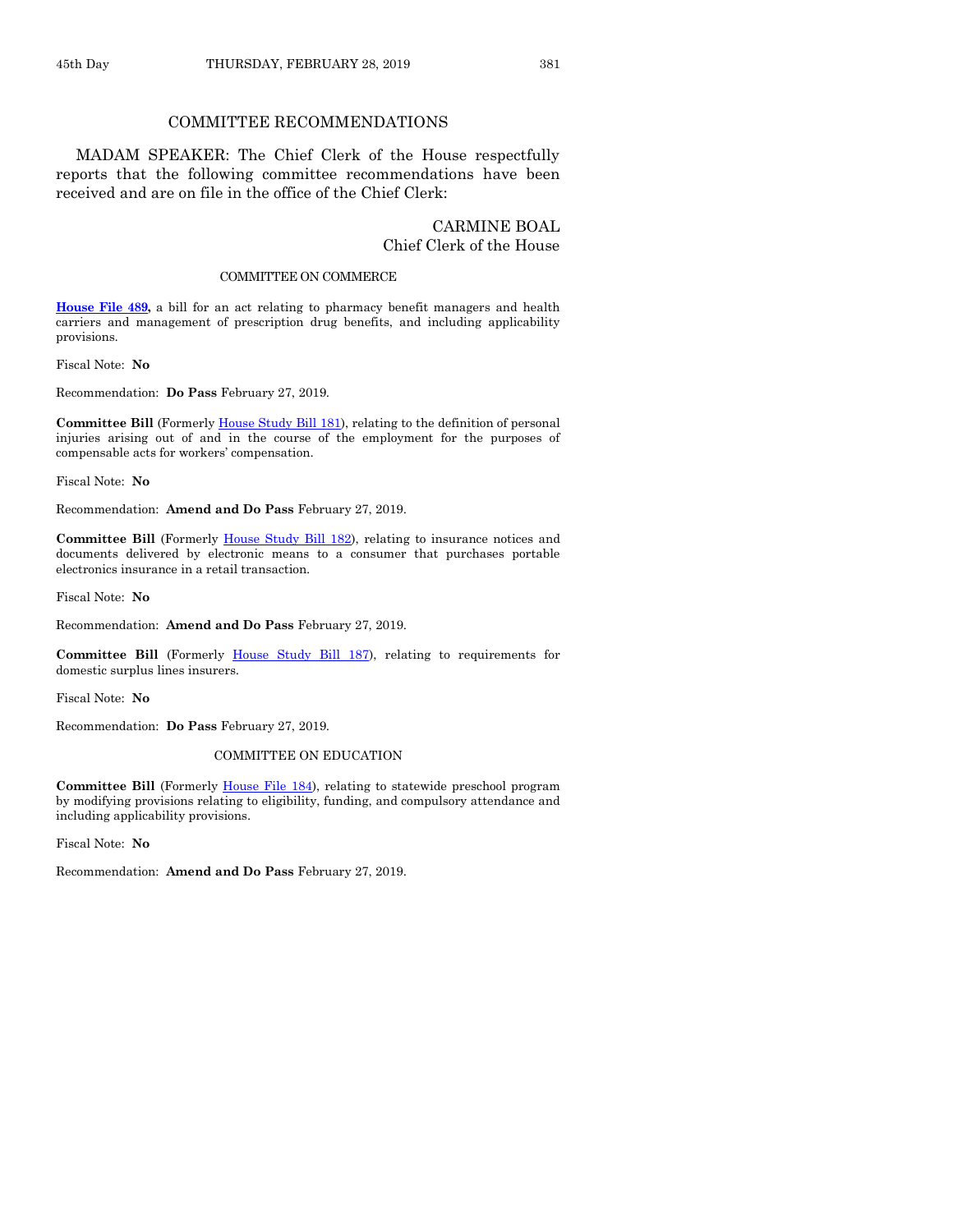**Committee Bill** (Formerly [House File 197\)](https://www.legis.iowa.gov/legislation/BillBook?ga=88&ba=HF197), relating to the assignment of pupils who are siblings to classrooms by school districts.

Fiscal Note: **No**

Recommendation: **Amend and Do Pass** February 27, 2019.

**Committee Bill** (Formerly [House Study Bill 130\)](https://www.legis.iowa.gov/legislation/BillBook?ga=88&ba=HSB130), relating to incentives for whole grade sharing and school district reorganization or dissolution.

Fiscal Note: **No**

Recommendation: **Do Pass** February 27, 2019.

#### COMMITTEE ON HUMAN RESOURCES

**Committee Bill** (Formerly [House File 435\)](https://www.legis.iowa.gov/legislation/BillBook?ga=88&ba=HF435), relating to the release of certain confidential information by the department of human services to multidisciplinary teams and making penalties applicable.

Fiscal Note: **No**

Recommendation: **Do Pass** February 28, 2019.

**Committee Bill** (Formerly [House File 451\)](https://www.legis.iowa.gov/legislation/BillBook?ga=88&ba=HF451), establishing a psychiatric patient placement clearinghouse and inpatient psychiatric bed tracking system work group.

Fiscal Note: **No**

Recommendation: **Do Pass** February 28, 2019.

**Committee Bill** (Formerly [House Study Bill 183\)](https://www.legis.iowa.gov/legislation/BillBook?ga=88&ba=HSB183), relating to the integration of Medicaid and healthy and well kids in Iowa program eligibility, payment, and administrative functions under the department of human services.

Fiscal Note: **No**

Recommendation: **Do Pass** February 28, 2019.

**Committee Bill** (Formerly [House Study Bill 184\)](https://www.legis.iowa.gov/legislation/BillBook?ga=88&ba=HSB184), relating to juvenile justice, including provisions relating to child foster care and parent visitation in child in need of assistance proceedings.

Fiscal Note: **No**

Recommendation: **Do Pass** February 28, 2019.

**Committee Bill** (Formerly [House Study Bill 200\)](https://www.legis.iowa.gov/legislation/BillBook?ga=88&ba=HSB200), relating to prior authorization for medication-assisted treatment under the Medicaid program.

Fiscal Note: **No**

Recommendation: **Amend and Do Pass** February 28, 2019.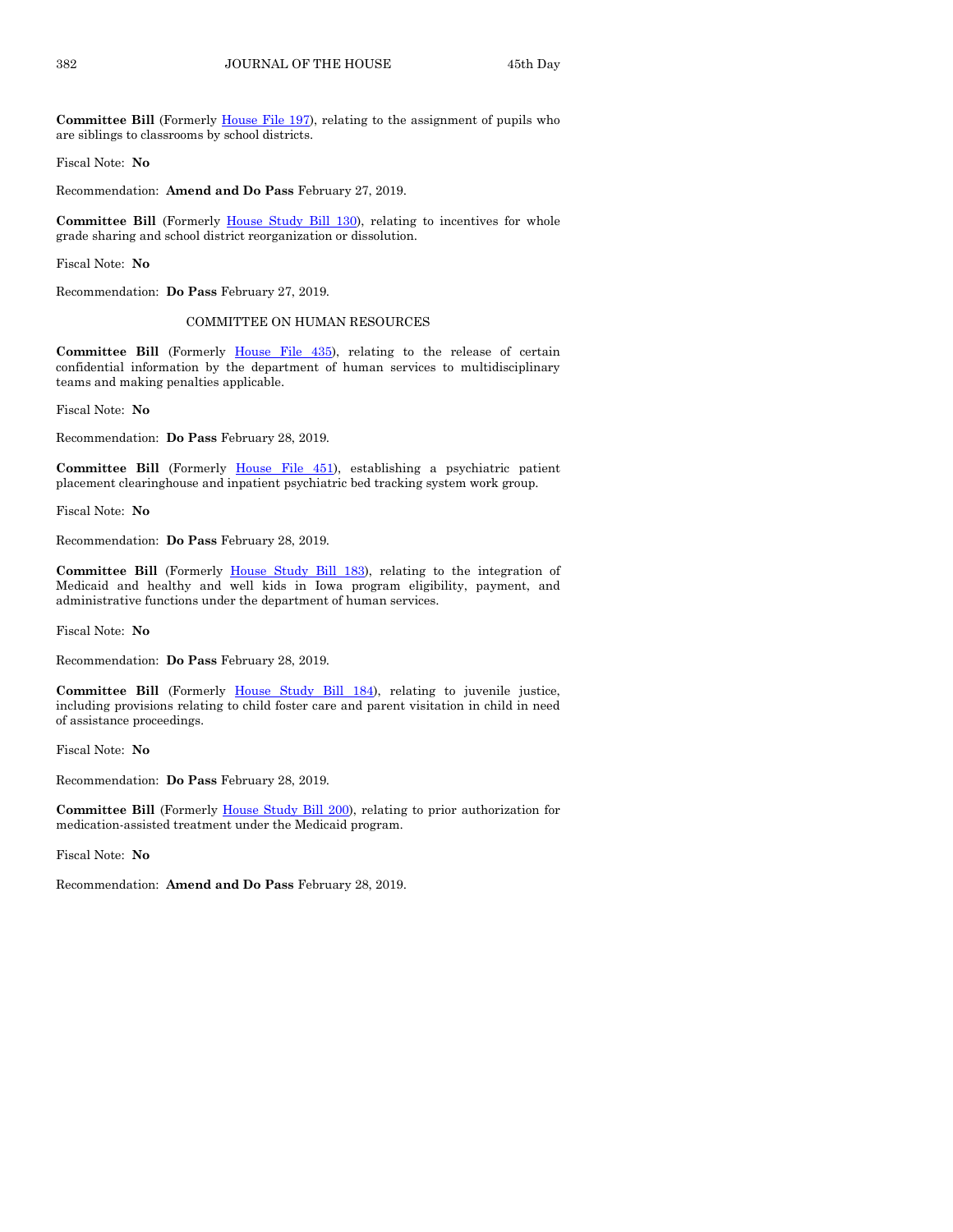#### COMMITTEE ON JUDICIARY

**Committee Bill** (Formerly [House File 233\)](https://www.legis.iowa.gov/legislation/BillBook?ga=88&ba=HF233), relating to limitations regarding the withdrawal of a life-sustaining procedure from a minor child.

Fiscal Note: **No**

Recommendation: **Do Pass** February 27, 2019.

**Committee Bill** (Formerly [House Study Bill 41\)](https://www.legis.iowa.gov/legislation/BillBook?ga=88&ba=HSB41), relating to home improvement fraud and providing penalties for contractors who commit home improvement fraud.

Fiscal Note: **No**

Recommendation: **Amend and Do Pass** February 27, 2019.

**Committee Bill** (Formerly [House Study Bill 116\)](https://www.legis.iowa.gov/legislation/BillBook?ga=88&ba=HSB116), relating to late fees and procedures associated with rental agreements.

Fiscal Note: **No**

Recommendation: **Amend and Do Pass** February 27, 2019.

COMMITTEE ON NATURAL RESOURCES

**[House File 179,](https://www.legis.iowa.gov/legislation/BillBook?ga=88&ba=HF179)** a bill for an act relating to firearms requirements for hunting deer.

Fiscal Note: **No**

Recommendation: **Amend and Do Pass with amendment H–[1004](https://www.legis.iowa.gov/legislation/BillBook?ga=88&ba=H1004)** February 27, 2019.

#### **Referred to the committee on Public Safety pursuant to Rule 31.7.**

**Committee Bill** (Formerly [House File 164\)](https://www.legis.iowa.gov/legislation/BillBook?ga=88&ba=HF164), relating to licenses for apprentice hunters.

Fiscal Note: **No**

Recommendation: **Amend and Do Pass** February 27, 2019.

**Committee Bill** (Formerly [House File 318\)](https://www.legis.iowa.gov/legislation/BillBook?ga=88&ba=HF318), relating to commercial fishing to remove underused, undesirable, and injurious organisms from waters of the state, and including applicability provisions.

Fiscal Note: **No**

Recommendation: **Do Pass** February 27, 2019.

**Committee Bill** (Formerl[y House Study Bill 104\)](https://www.legis.iowa.gov/legislation/BillBook?ga=88&ba=HSB104), relating to snowmobile user permits and registration fees.

Fiscal Note: **No**

Recommendation: **Do Pass** February 27, 2019.